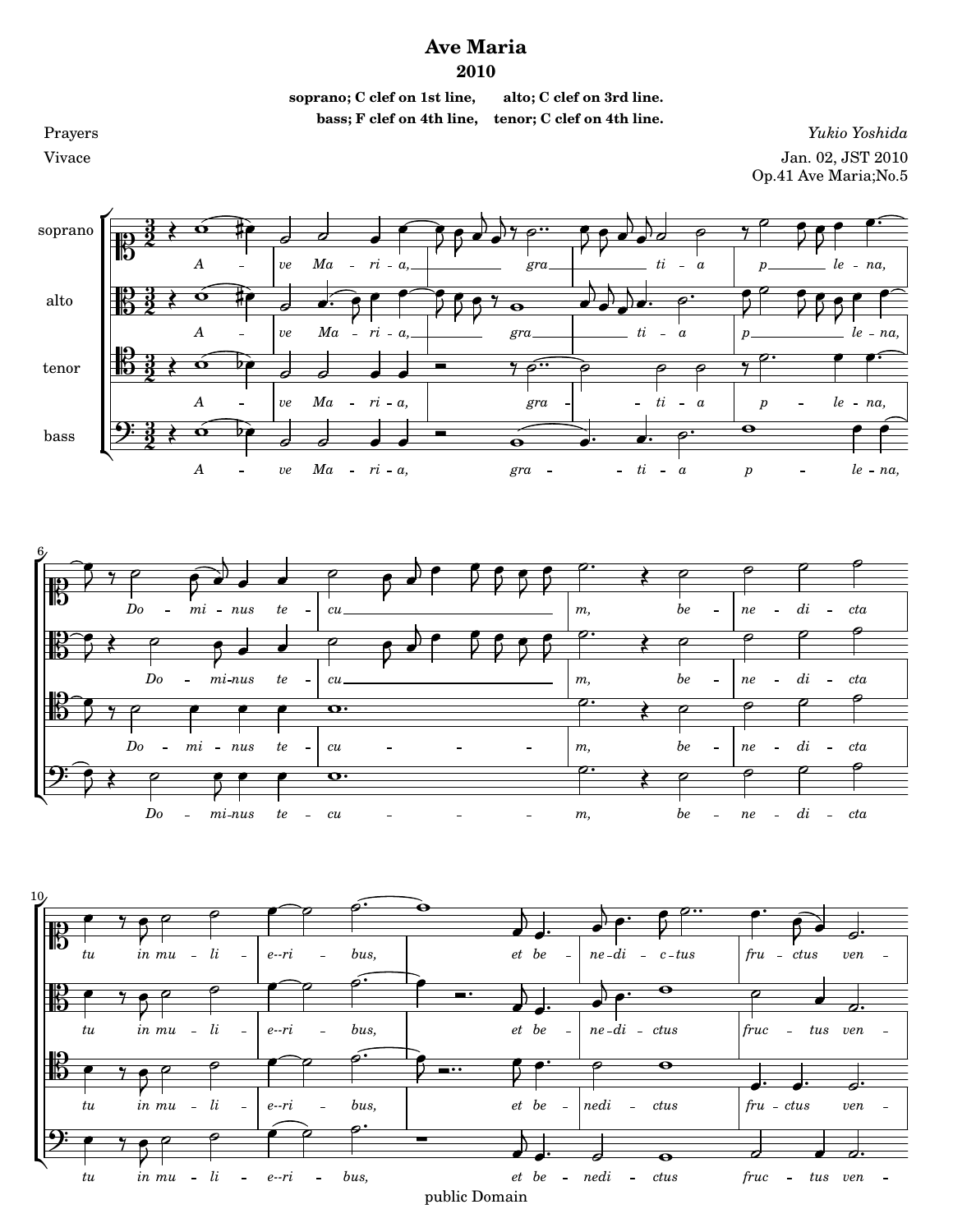

*[A](textedit:///mnt/c/yukio/sheet-poem.com/2008-2011/2010/ave-maria/ave-maria.ly:255:4:5)*  $\overline{a}$